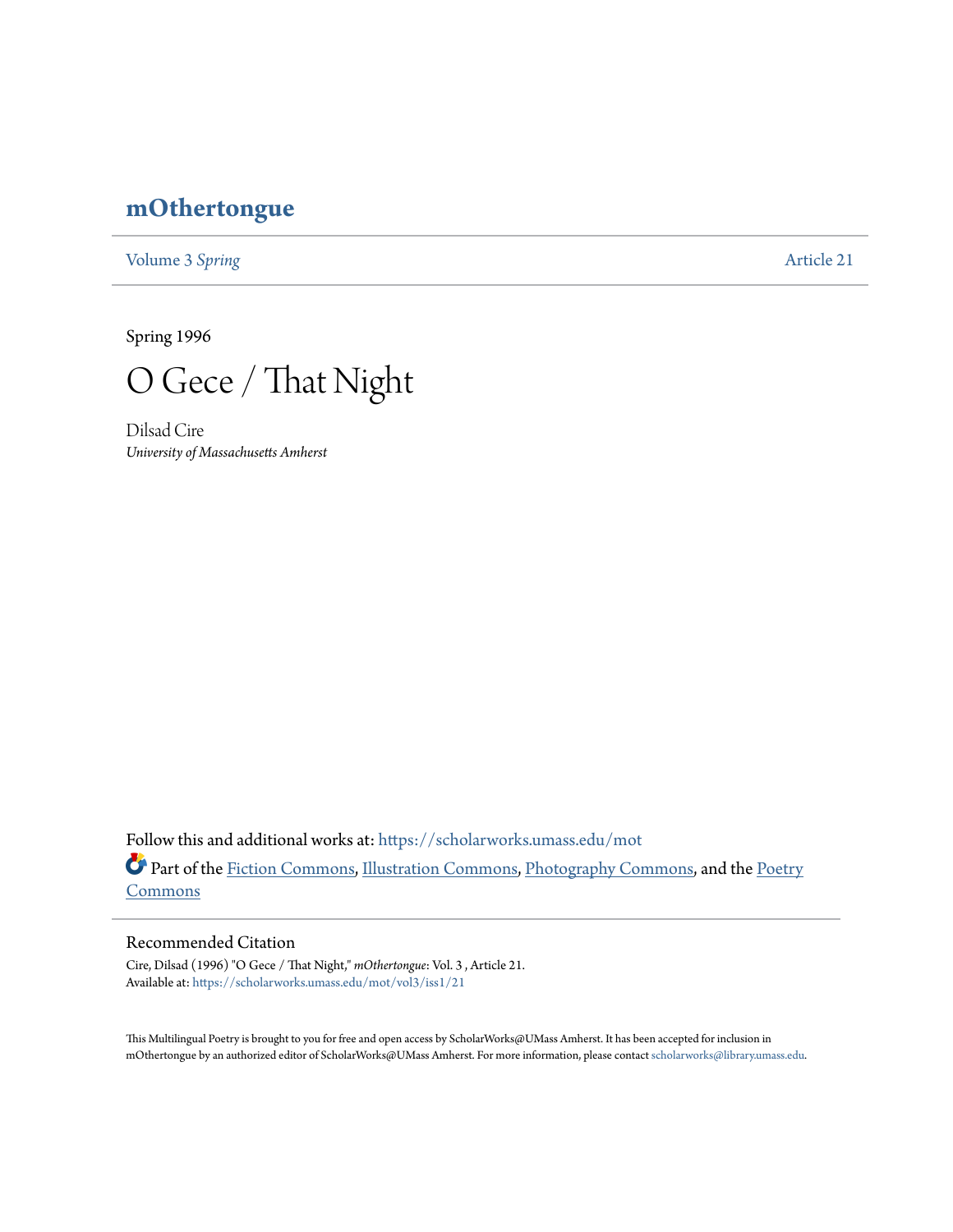## That Night

Pushing so hard nearly stopped my heart; <sup>I</sup> became unconscious with a sore fart. Tapping on the ground helped me <sup>a</sup> lot Because <sup>I</sup> was nervous and standing in the middle of the club.

<sup>I</sup> said, "Oh ....what a journey!" He said: "Don't even talk to me like that bitch!" <sup>I</sup> was amazed at myself Because <sup>I</sup> pushed him so hard to the floor.

<sup>I</sup> turned around with no regret; But.....Where was I all of a sudden? <sup>I</sup> thought <sup>I</sup> lost my consciousness "What the fuck is this shit?" Oh my God! It is <sup>a</sup> piece from the vomited tart!

<sup>I</sup> said: "My heart can't stand this anymore. Convince me not to start the end of the fight. Because isn't he just a townie anyway? <sup>I</sup> could die from his stench.

Jerks jerks...they are everywhere. <sup>I</sup> looked at him straight But he threw me <sup>a</sup> lock of his hair; Shit! A lock of my hair . . .Where was <sup>I</sup> all of <sup>a</sup> sudden again? Damn it! <sup>I</sup> said: "I hate boots sometimes!"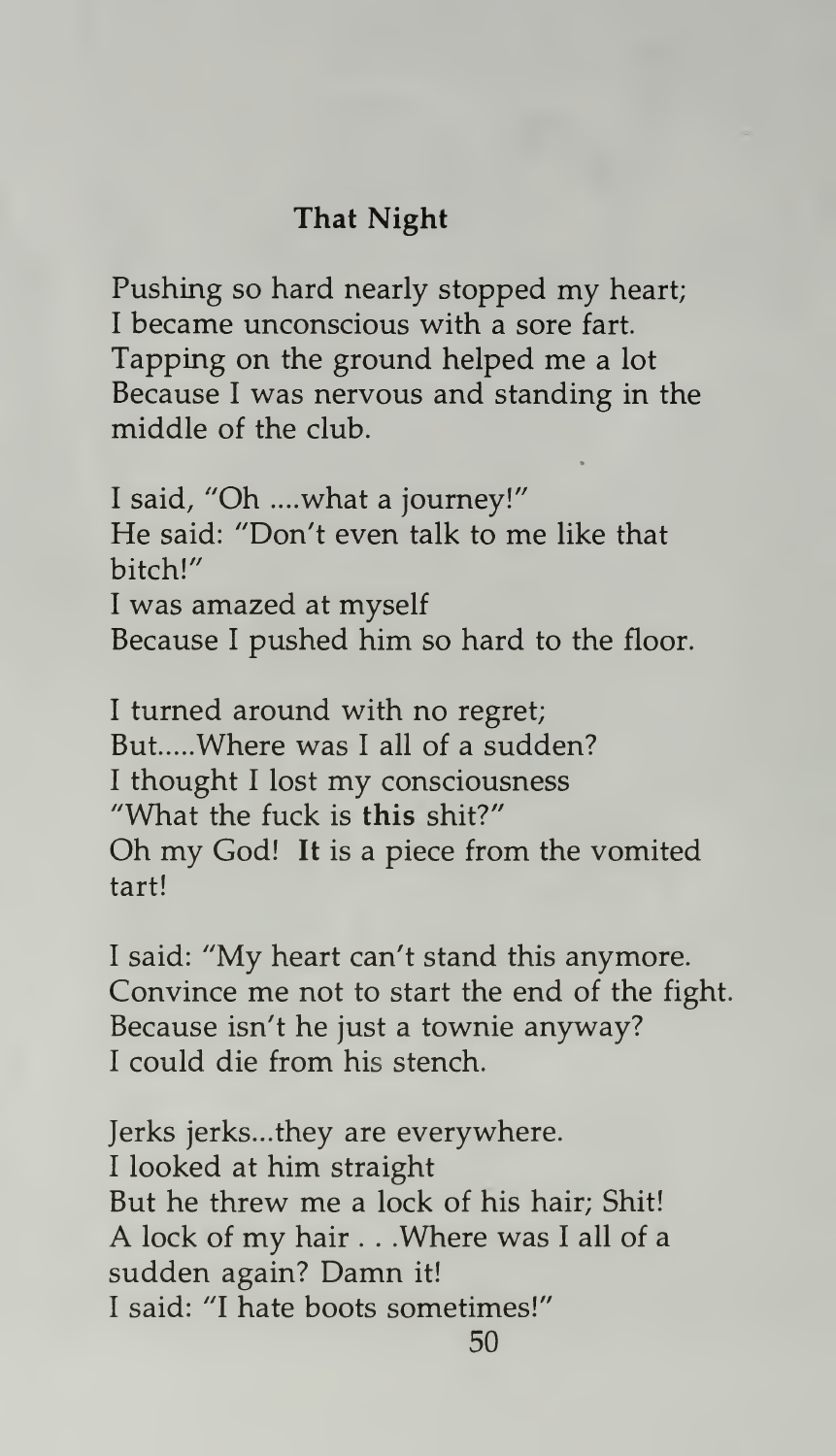He started slam dancing with the pencils. They were flying and painting the lights. <sup>I</sup> caught one that was red and, Yes! He was crying out Because <sup>I</sup> stabbed him in the heart.

Poor kid rolling on the floor (Like me as usual...) <sup>I</sup> was proud of myself Because <sup>I</sup> taught him the power of the mad!

Then <sup>I</sup> liked it: <sup>I</sup> liked being in the jungle. The music got to me badly Because I was crazy .... that night!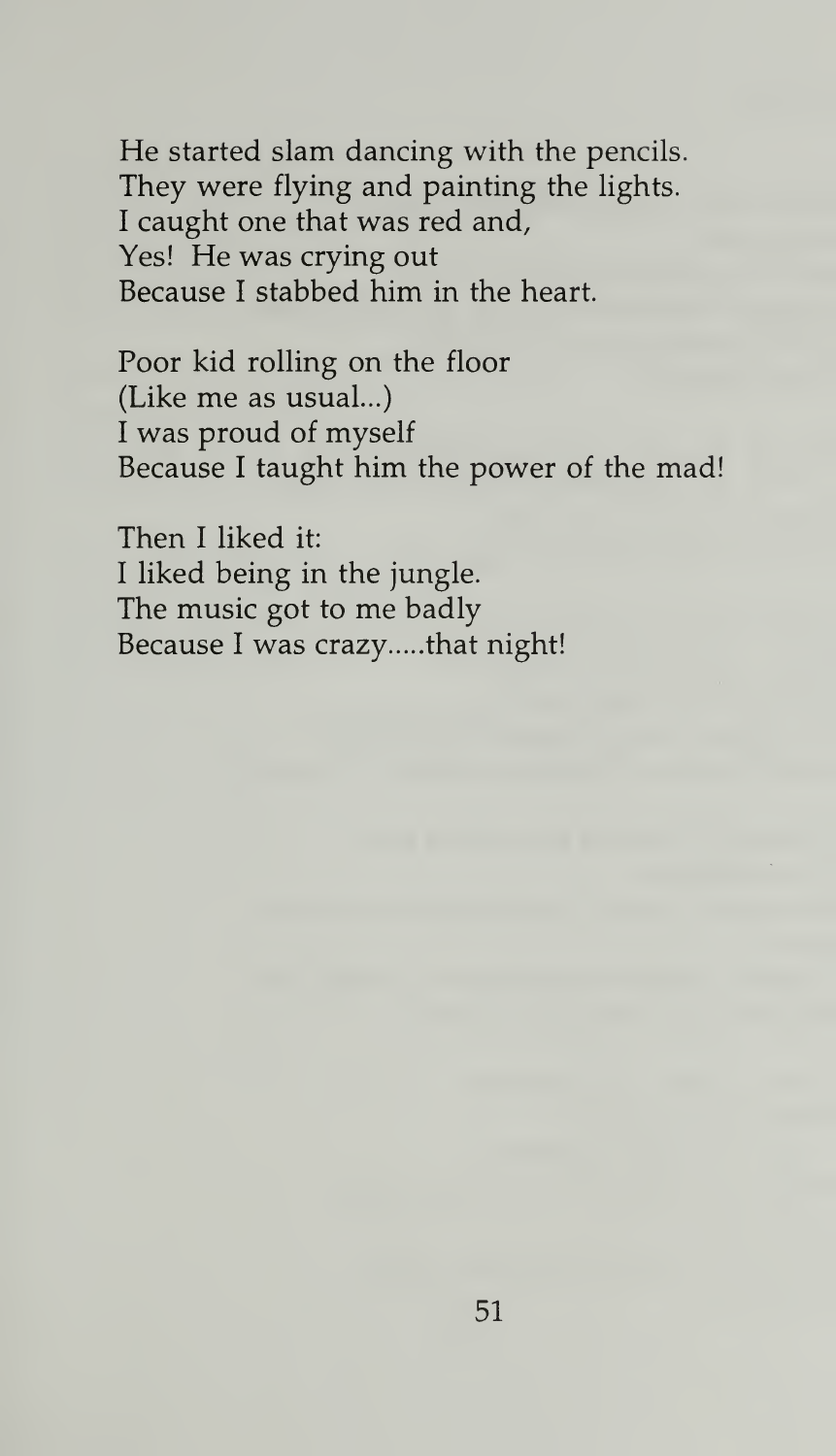Onu delice itmek nerdeyse kalbimi durdurdu.

Aci bir osurukla beynim döndü. Ayağimi tikirdatmak bana çok yardim etti £iinku sinirliydim ve kuliibun ortasindaydim.

Dedim ki: "Oh... nasil yolculuk ama?!" O dedi ki: "Benimle öyle konusma esek!" Kendimle gurur duydum Çünkü onu sahneden aşaği ittim.

Hiçbir aci duymadan arkami döndüm; Ama... nerdeydim birden? Aklimi kaybettim sandim. "Bu iğrenç bok gibi şeyde neyin nesi? Aman Tanrim! Kusulmuș tartten bir parça!"

Dedim ki: "Kalbim buna daha fazla dayanamiycak.

Kavganin sonunu ba^latmamak icin beni ikna et.

O bizim Dogulu magandalardan degil mi? Kokusundan nerdeyse ölücem!"

Krolar krolar... heryerdeler. Direkt ona baktim; Ama o bir deste saç firlatti; Benim saç destem... nerdeydim gene? Kahretsin! Dedim ki: "Bazen botlardan nefret ediyorum!"